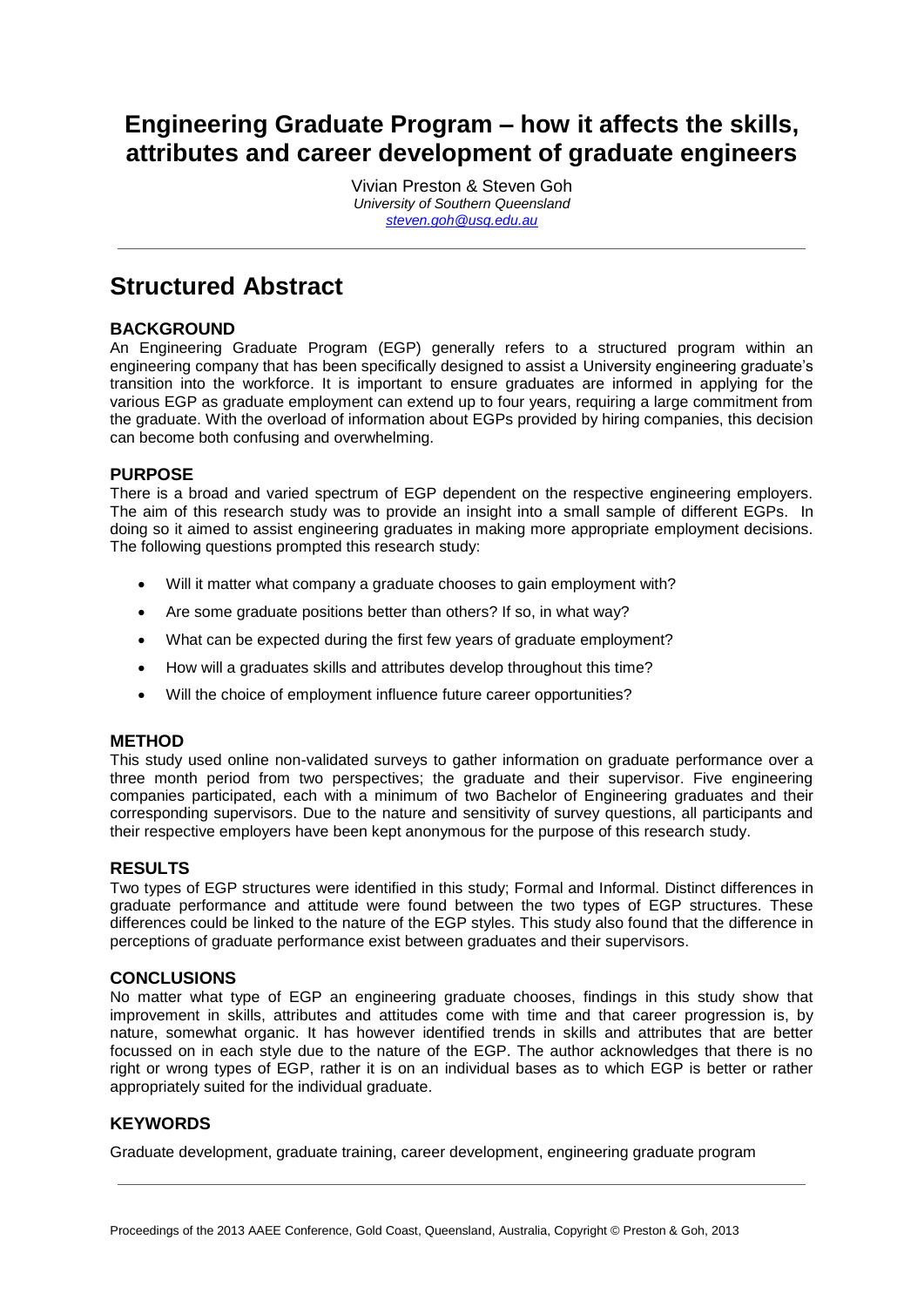# **1 Introduction**

Most engineering graduates, upon completion of a Bachelor of Engineering (BEng) degree, begin their career as a graduate engineer. To assist in the graduate's transition from University into the workforce, companies generally provide additional support to the graduate. In this study, this transition period is referred to as an Engineering Graduate Program (EGP) and normally covers the first few years of graduate employment.

It is perhaps due to the broad nature of engineering that there does not seem to be one standard EGP structure. As such, the following questions prompted this research study:

- Will it matter what company a graduate chooses to gain employment with?
- Are some graduate positions better than others? If so, in what way?
- What can be expected during the first few years of graduate employment?
- How will a graduates skills and attributes develop throughout this time?
- Will the choice of employment influence future career opportunities?

This project aims to study several EGPs by determining graduate initial skills and attributes levels, discover what changes occur over a three month period and relate this to their career development. It also aims to discover if the graduate's own perceptions of his or her skills differ from those of their supervisor.

It is hoped that the outcomes of this study will assist graduate engineers with their evaluation and selection of EGPs while providing an insight into their first few years of employment. In addition, the findings presented in this study may also assist engineering companies with implementing an EGP or re-structuring of an existing EGP by providing feedback as to the strengths and weaknesses of current EGPs.

### **2 Literature Review**

A literature review identified many skills and attributes that are important for both graduate and experienced engineers. These were gathered from literature covering the following three categories;

- Professional requirements: Engineers Australia (EA) Stage 1 (Engineers Australia 2012) and Stage 2 competencies (Engineers Australia 2011);
- Academic requirements: The University of Southern Queensland (USQ) generic graduate attributes (USQ 2010) and engineering graduate attributes (USQ 2009), the University of Queensland (UQ) general graduate attributes (UQ 2011) and engineering graduate attributes (UQ 2012) and the University of Sydney (US) general graduate attributes (US 2004) and engineering graduate attributes (US 2009); and
- Previous graduate skills and attributes research studies on engineering graduates by Nguyen (1998), Male et al. (2009), Male et al. (2010), Tong (2003), Passow (2012) and general graduates by the Australian Association of Graduate Employers (AAGE) as rated by employers (AAGE 2011a) and as rated by graduates (AAGE 2011b).

A list of 29 skills and attributes and nine attitudes was developed from the above research and used in this study. Of these, only those that contributed to research outcomes are discussed in this paper. As the sample size used in this study was small, skills and attributes were kept relevant to general engineering and not discipline specific.

It was found that many of the engineer skills and attributes studies recommended further research, in turn supporting a study like this one. The review also indicated that there have been very few time dependant studies done to date and no studies were found that used a dual perspective to analyse skill or attribute studies on engineers, thus relying on one opinion only which may or may not have skewed results. It is believed the combination of time dependency and dual perspective make this research study unique and of value to the engineering body of knowledge.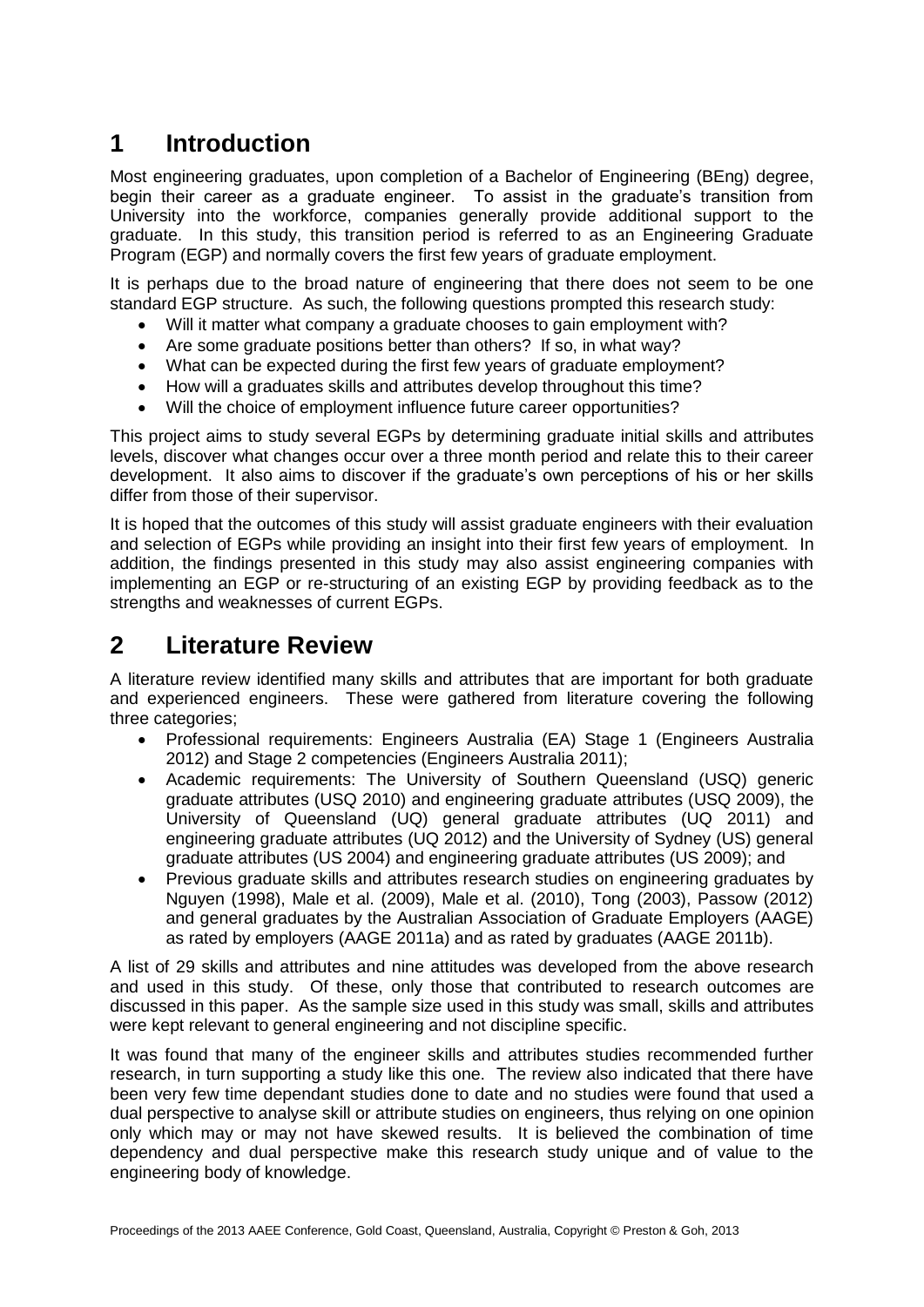An engineering graduate survey conducted by The Association of Professional Engineers, Scientists and Managers, Australia (APESMA) found the following important issues as identified by survey respondents that are particularly relevant to this research study:

- "Engineering course structures are not geared towards the needs of industry;
- Degrees need greater emphasis on communication, management and marketing skills;
- Companies do not invest enough in ongoing training of their engineers;
- Employers lack structured training program for new graduates; and
- Some companies' graduate programs look great on paper but do not always achieve the goals they commit to." (APESMA 2011, p. 14)

These comments made by graduate engineers in 2011 were in line with those of previous annual studies, indicating ongoing issues with University education shortfalls, workplace training and EGP structures in Australia.

The final area covered in the literature was survey design as this was highlighted by its potential to have a direct effect on the accuracy and integrity of survey responses (SurveyMonkey 2011). In his study of the importance of Accreditation Board for Engineering and Technology (ABET) competencies, Passow (2012) made wording changes to some competencies midway through the study. This caused importance ratings to change significantly and highlights the significance of clear survey questions as not to skew the results. As such, recommendations by SurveyMonkey (2011) were taken on board during survey design to maximise the integrity of data captured as part of this research study.

## **3 Methodology**

The scope of study is focussed on graduate engineers who have recently attained a BEng, within the past two years and are working in Australia. Information was gathered using online survey questionnaires that were developed in accordance with the recommendations in the literature review. It has been assumed that data supplied by participants during both surveys is honest, accurate and relevant and that each supervisor is in a position to enable them to answer the survey questions about the relevant graduate accurately and fairly.

To recruit participants, a list of potential engineering companies was prepared through internet searches, career websites and word of mouth. These companies were contacted via phone or email to determine if they met the participation requirements and were willing to participate. In order to allow for this comparison, a minimum of two graduates and their respective supervisors were required to participate for each company. It was thought that this would enable cross checking similarities and differences between graduates of the same company. As the surveys in this study ask for information and opinions relating to graduates, supervisors and their respective companies, findings presented in this study are done so anonymously.

Limitations of the study included the following:

- The observation timeframe between initial and follow-up surveys was restricted to three months due to University research dissertation strict deadlines;
- Many of the engineering companies approached to participate in this research study were concerned about providing graduate performance opinions and information in the surveys, making it difficult to recruit participants for this research study;
- Given the small sample size, it was not possible to select a single discipline and hence the study is not discipline specific.

Given these limitations, it was decided that five different engineering companies would give a good basis for EGP comparison. In total, twelve pairs of graduates and corresponding supervisors participated in this study, two – three from each different company.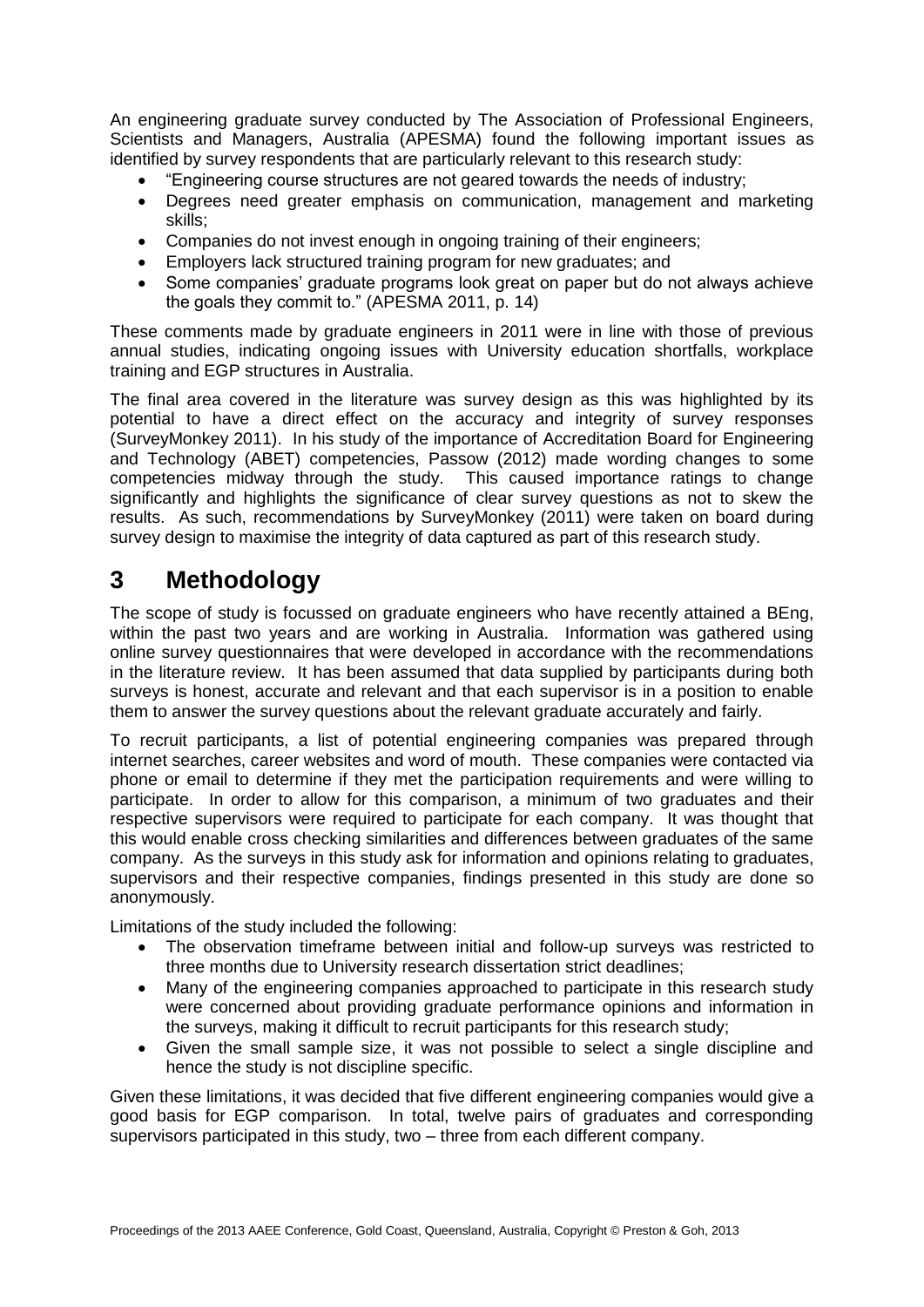# **4 Findings & Discussion**

A five point rating scale was used for majority of survey questions in this study. Table 1 details four of the scales to assist in interpretation of results in the proceeding sections. These rating scales are referenced in this study as Rating Scale/Rating; example RS1/3.47 indicates scale RS1 was used with an average rating of 3.47. Generally, the lower end of the rating scale indicates a less favourable rating whereas the higher end indicates a more favourable rating.

| Rating Scale    |                     |               | (3)         | 14.           | (5             |
|-----------------|---------------------|---------------|-------------|---------------|----------------|
| RS <sub>1</sub> | Poor                | Below average | Average     | Above average | Excellent      |
| RS <sub>2</sub> | Not at all prepared | Somewhat      | Prepared    | Well prepared | Very well      |
|                 |                     | prepared      |             |               | prepared       |
| RS3             | Not as expected     |               | As expected | -             | Better than    |
|                 |                     |               |             |               | expected       |
| RS4             | Verv dissatisfied   | Dissatisfied  | Neutral     | Satisfied     | Verv satisfied |

#### **4.1 Engineering Graduates**

The analysis has demonstrated graduate strengths and weaknesses that appear to be similar across all graduates participating in this study. These are presented in Table 2 and use the RS1 rating scale.

| <b>Strengths</b>       |                                | Weaknesses                        |                                |  |
|------------------------|--------------------------------|-----------------------------------|--------------------------------|--|
| <b>Skill Attribute</b> | <b>Average Rating</b><br>(RS1) | <b>Skill Attribute</b>            | <b>Average Rating</b><br>(RS1) |  |
| Ethical conduct        | 4.17                           | Experiments                       | 2.96                           |  |
| Teamwork               | 4.08                           | Networking - diverse groups       | 3.08                           |  |
| Problem solving        | 3.96                           | Financial / cost control          | 3.13                           |  |
| Self-management        | 3.92                           | Networking - outside organisation | 3.25                           |  |
| Lifelong learning      | 3.92                           | Negotiation                       | 3.29                           |  |
|                        |                                | Drawing / sketching               | 3.29                           |  |

**Table 2: Graduate strengths and weaknesses**

Ethical conduct, Teamwork, Problem solving, Self-management and Lifelong learning appear to be focussed on heavily at University and are in line with those graduate skill and attribute strengths identified in the literature review. On the other hand, Experiments, Networking (outside organisation and diverse groups), Financial / cost control and Negotiation featured as graduate weaknesses in the literature review. As this study has found similar trends in graduate strengths and weaknesses to those found in previous studies during the literature review, it has given a good indication that results of this study are valid. This indicates that the findings presented in the following sections may be a sufficient representation of engineering graduates, even though the sample size used in this study was small.

In addition, survey respondents indicated that Negotiation, Software exposure and Technical skills directly relevant to current career paths were lacking in their University qualification. As engineering disciplines and specialist areas can be broad in industry, the author believes that this is, and will continue to be, an issue for Software exposure and relevant Technical skills that can only be helped by the student having a clear idea of what specialist area they want to pursue and selecting a more specific type of degree that some Universities offer. However when a student is unsure of the exact speciality they will, or would like to, pursue in the workforce, a general degree in their field of interest is most likely the best option. A specialist degree for this type of student may limit their career options after University. This does however indicate that improvements to University degrees may be required, perhaps by extending the program an additional year to address the shortfalls.

On the other hand, the most beneficial skills and attributes that graduates gained during their University degrees were Research, Problem solving, Teamwork and general Technical skills. This is reflected in the following sections of this chapter when graduates ranked their current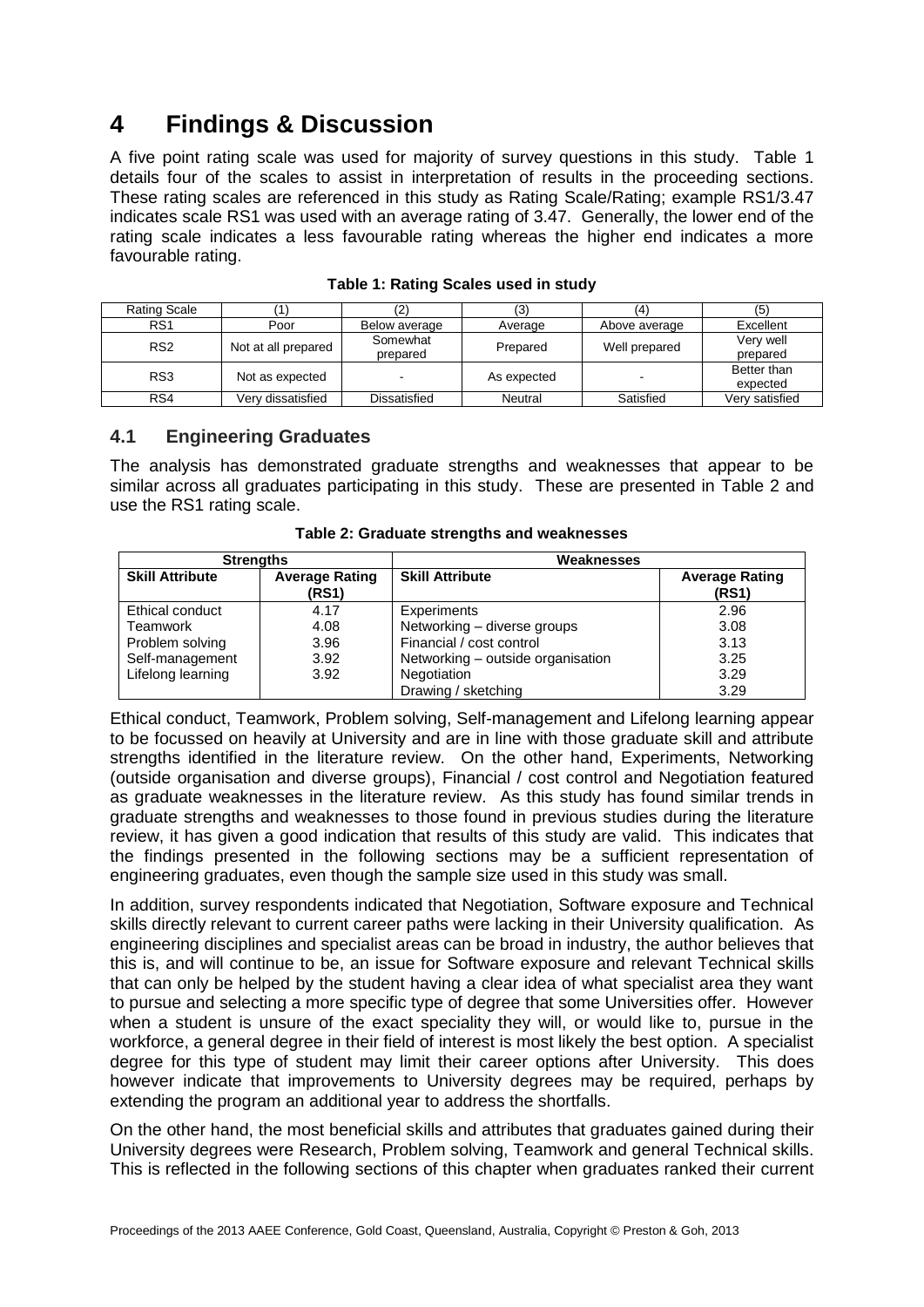level of these, and other, skills and attributes highly. This is a positive reflection on University courses in Australia.

#### **4.2 Engineering Graduate Programs**

Information collected from engineering graduates and their supervisors in this study could be classified in to one of two distinctly different structures of EGPs. For the purpose of this study, these have been named Formal and Informal.

Formally structured EGPs generally include rotations (either between projects and / or departments), training and variety of work leading to graduates being exposed to many aspects of the engineering industry. Graduates on these programs felt they were better prepared by their University degree (RS2/3.43) than Formal graduates. This may be linked to the fact that this Formal style of EGP appears to better utilise non-technical skills that were developed well during University. Supervisors of these graduates indicated their graduate had good Time management skills (RS1/4.29) compared with the Informal group (RS1/3.60), although it is unclear if this is a perception based on graduates following a structured program making this easier. Supervisors also felt that it took these graduates less time on average to develop into qualified engineers (2.71 years) than those in the Informal group, highlighting the importance of non-technical skills in engineering. It is interesting to note that these graduates rated their expectations and satisfaction with the EGP lower (RS3/2.14 and RS4/3.57 respectively) compared with Informal graduates. This could be due to the variety and rotations being unexpected or force the graduate out of their comfort zone.

Informal EGPs tend to be flexible and tailor better to the individual graduates while providing more responsibility and leadership opportunities than Formal EGPs (according to survey respondents). These graduates reported gaining more technical skills as the EGP was very hands on however they felt that their University degree did not prepare them as well (RS2/2.40) as it did for Formal graduates. Graduates were unclear as to the duration of their graduate role and supervisors felt that it takes a graduate on this style of program longer to be classified as an qualified engineer (3.40 years) than those on Formal programs. Overall, these graduates indicated a higher satisfaction (RS3/3.00) and expectation (R/4.20) rating in regards to their EGP and also showed much higher loyalty (RS1/4.60) than Formal graduates (RS1/3.71). The author believes that this is due to the fact that this style EGP is better suited to the individual and that these graduates indicated they received more support from senior staff members than Formal graduates did.

Table 3 outlines skills and attributes where there was a distinct difference in performance level between the two groups, as ranked by graduates. The trend for Formal graduates being better developed in non-technical skills and attributes and Informal graduates being better developed in technical skills and attributes is evident in this table.

| <b>Skill attribute</b>                              | Formal (RS1) | Informal (RS1) |
|-----------------------------------------------------|--------------|----------------|
| Research skills                                     | 4.00         | 3.00           |
| Supporting / mentoring others                       | 3.00         | 4.00           |
| Drawing / sketching                                 | 2.71         | 3.60           |
| Lifelong learning                                   | 4.14         | 3.40           |
| Engineering practical knowledge                     | 3.29         | 3.80           |
| Networking - diverse groups                         | 3.00         | 2.60           |
| Knowledge of tools/materials relevant to discipline | 3.43         | 3.80           |
| Decision making                                     | 3.43         | 3.80           |
| Leadership                                          | 3.43         | 3.80           |
| Self-management                                     | 3.43         | 3.80           |
| Problem solving                                     | 4.14         | 3.80           |
| Communication - written                             | 3.71         | 3.40           |
| Negotiation                                         | 3.29         | 3.60           |

**Table 3: Skill and attribute levels as ranked by graduates**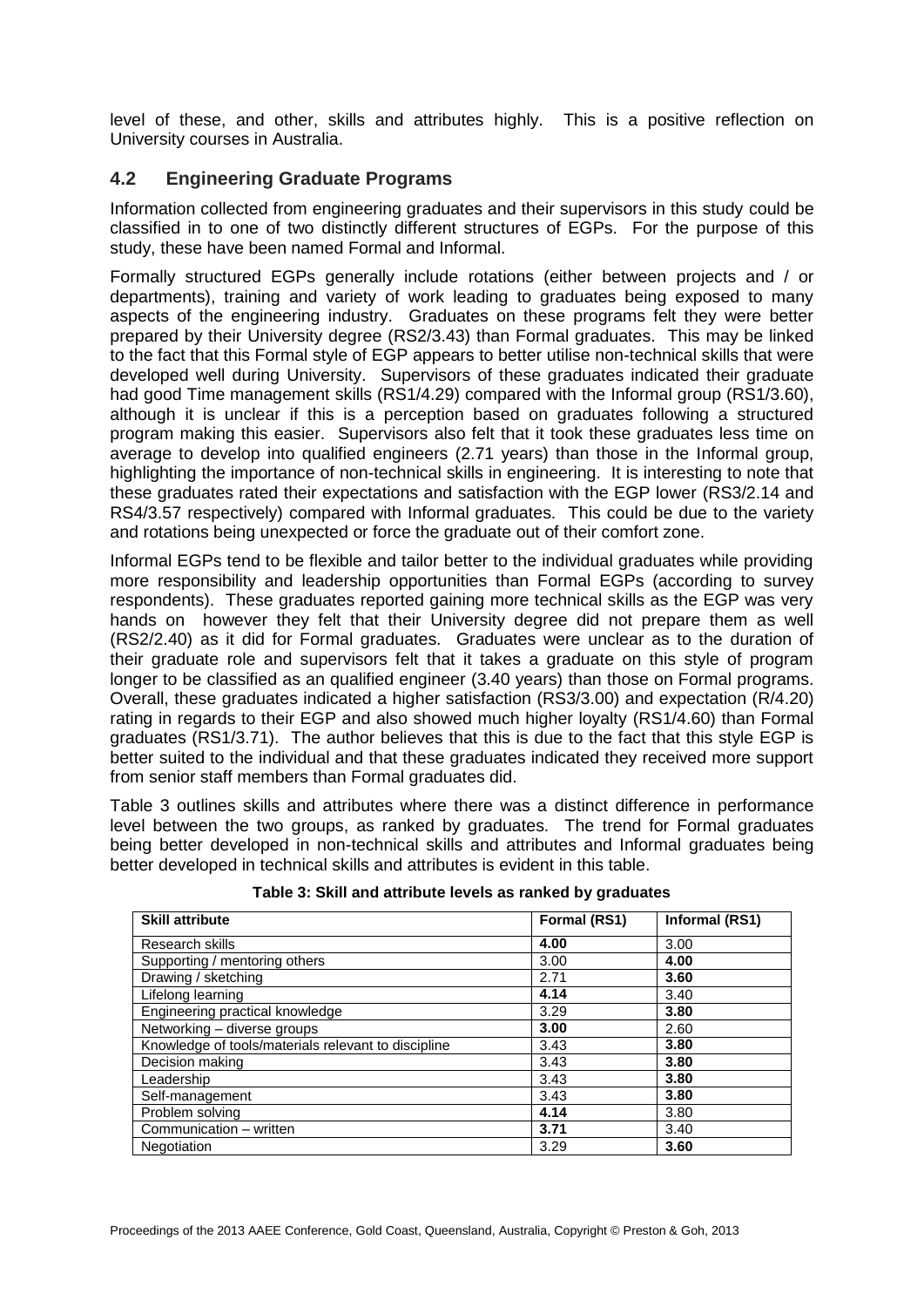#### **4.3 Time Dependencies**

A simple (1) Yes (0) No scale was used to assess graduate improvement over the three month observation period. Distinct general differences in the improvement rating between Formal and Informal groups were evident and these are listed in Table 4.

| Table 4: Highest improvement level of skills and attributes over observation period. |  |  |
|--------------------------------------------------------------------------------------|--|--|
|--------------------------------------------------------------------------------------|--|--|

| <b>Formal EGP</b>            | <b>Informal EGP</b>               |
|------------------------------|-----------------------------------|
| Teamwork                     | Engineering theoretical knowledge |
| Lifelong learning            | Critical thinking                 |
| Time management              | Modelling                         |
| Self-management              | Experiments                       |
| Negotiation                  | Drawing / sketching               |
| Acceptability to change      | Supporting / mentoring others     |
| Networking (all three types) |                                   |

Again, it can be seen that the Formal graduates improved more in the non-technical skills. In particular Teamwork, Lifelong learning, Time management and all three forms of Networking have all been discussed as being a reflection of the Formal EGP structure. This further confirms that the improvements are due to the EGP structure as they are consistent over the three month observation period. Informal graduates improved more in technical and leadership type skills. Again, these skills listed in the above table can be related to the structure of the Informal EGP.

Although the above skills and attributes showed a distinct improvement tendency to one particular group of EGP structures, this study identified issues of perceptions when ranking graduate performance. This is summarised in Table 5. Graduates have a tendency to overrate themselves on majority of the skills compared to supervisors. The four skills in the combination category are those which one group over-rated and the other under-rated. This further illustrates the wide perception difference amongst the graduates and supervisors.

**Table 5: Tendencies for rating improvement of skill attributes.**

| <b>Graduates rated higher</b>    | Supervisors rated higher             | <b>Combination</b>            |
|----------------------------------|--------------------------------------|-------------------------------|
| Critical thinking                | Acceptability to change              | Research skills               |
| Creativity                       | Networking – within the organisation | Ethical conduct               |
| Decision making                  |                                      | Supporting / mentoring others |
| Communication – oral and written |                                      |                               |
| Teamwork                         |                                      |                               |
| Leadership                       |                                      |                               |
| Lifelong learning                |                                      |                               |

Attitude improvements were ranked using the scale (-1) Worse, (0) Same and (1) Better. It was encouraging seeing that graduates and supervisors averaged the same rating within each group for confidence; 0.83 for Formal and 0.80 for Informal. This indicates that regardless of perspective or type of EGP structure, improved confidence is a natural progression. Loyalty average ratings over the three month observation period for Formal graduates showed a decline (-0.17) compared to Informal graduates (0.40). Loyalty was already ranked substantially lower by Formal graduates (RS1/3.71) than Informal graduates (RS1/4.60) in the initial surveys and this further supports the pattern that loyalty continues to decline while the Formal graduate is employed on their EGP.

#### **4.4 Engineering Graduate Program Summary**

No matter what type of EGP an engineering graduate chooses, results in this study show that improvement in skills and attributes come with time and that career progression is a natural pathway. It has however identified trends in skills and attributes that are better focussed on in each style due to the nature of the EGP. A summary identifying the traits unique to each group is presented in Table 6. The author acknowledges that there is no right or wrong EGP, rather it is on an individual bases as to which is better EGP for the individual graduate. However the author believes that there is a need for a hybrid program that may or may not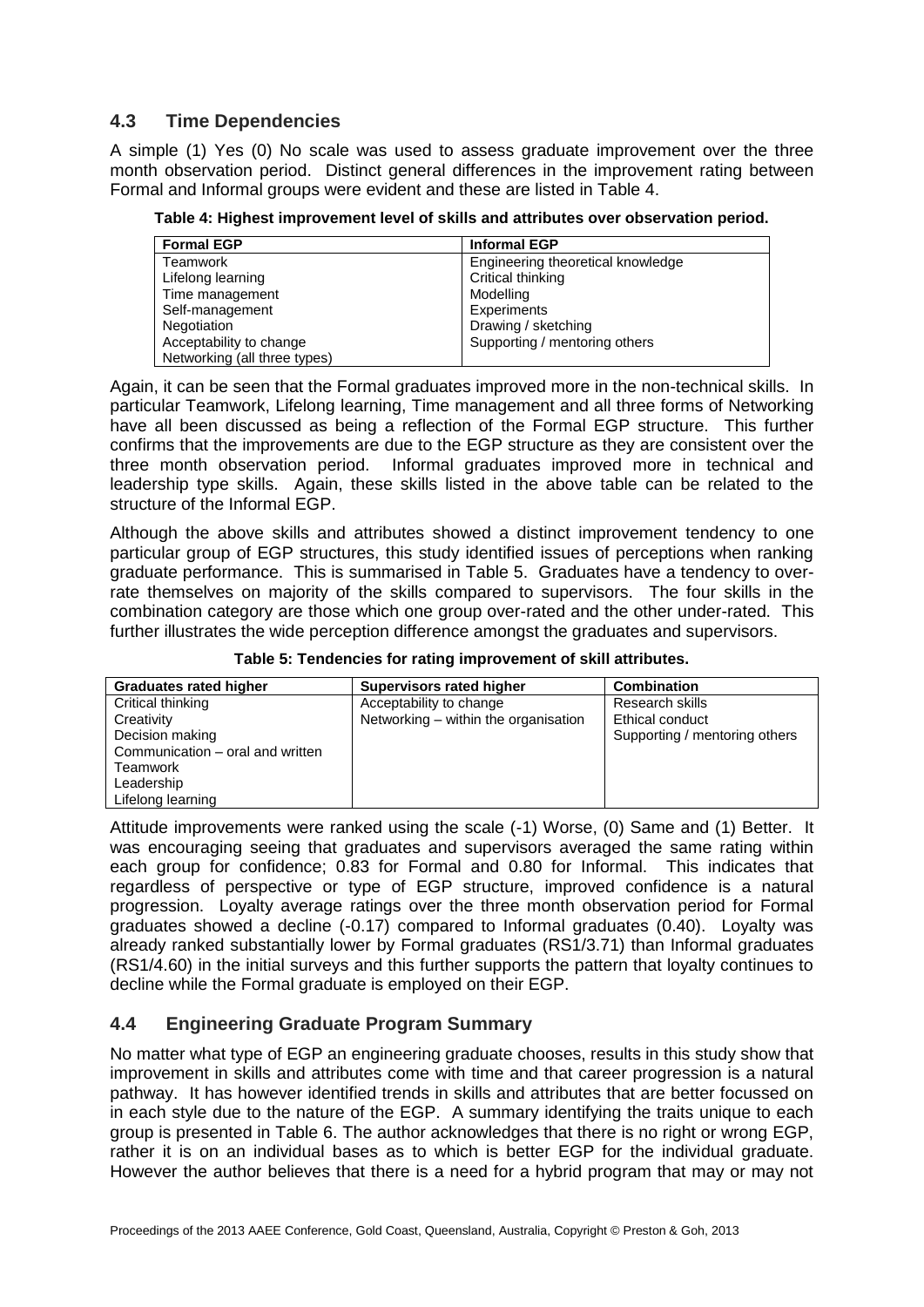already exist, for those graduates who would like an all in one EGP that combines the best of the Formal and Informal EGPs.

| <b>Formal EGP</b> | <b>Informal EGP</b>               |
|-------------------|-----------------------------------|
| Rotations         | Responsibility                    |
| Variety           | Independence                      |
| Networking        | Leadership                        |
| Training          | Performance based progression     |
| Guided            | Strong technical focus            |
| Structured        | Sink or swim approach             |
| Clear timeframes  | Unclear timeframes                |
| Lifelong learning | Flexible and tailored to Graduate |

**Table 6: Summary of traits unique to each style of EGP.**

#### **4.5 Recommendations for graduate engineers**

As a result of findings presented throughout this study, a guide has been prepared to inform engineering graduates of what to expect from graduate employment and to assist them with making employment selection (Table 6).

| <b>Formal EGP</b>                                   | <b>Informal EGP</b>                                        |
|-----------------------------------------------------|------------------------------------------------------------|
| Choose this type of EGP for graduates who:          | Choose this type of EGP for graduates who:                 |
| Are unsure of specialty area to pursue<br>$\bullet$ | Know which specialty area to pursue                        |
| Would like variety in their role<br>٠               | Would like to develop or utilise leadership /<br>$\bullet$ |
| Want to continue self-development<br>٠              | management skills                                          |
| through training                                    | Want a more technical role<br>$\bullet$                    |
| Want to improve their confidence<br>٠               | Enjoy responsibility and independence<br>$\bullet$         |
|                                                     | Work well under pressure<br>$\bullet$                      |
|                                                     | Have high confidence                                       |

**Table 6: A guide for graduate engineers.**

The author recommends that the soon to be graduate engineer decide which set of skill attributes they want to develop together with the type of program inclusions that best suit their needs to determine which style EGP is best suited to them.

# **5 Implications & Recommendations**

### **5.1 Recommendations**

Many important lessons have been learnt throughout the course of this research study and as such the author has made the following recommendations for future studies on EGPs:

- Increase the sample size to increase validity of such a study.
- Differentiate between engineering disciplines to ascertain if this has an effect on graduate performance and development.
- Identify other types of EGP Structures. It is recommended that more investigation be done into the EGP structure as there may very well be more than two types as identified in this study, there may also be hybrids structures.
- Consider the type of engineering role, for example site or design, as this may have a significant impact on results and should be considered when defining EGP structure categories in future studies.
- Ensure supervisors are equipped to assess graduate performance. The author is not sure of the best way to do so, however it will again add integrity to the results of future studies.
- Establish which perception is a 'more correct' representation of actual performance ability for each of the skills and attributes.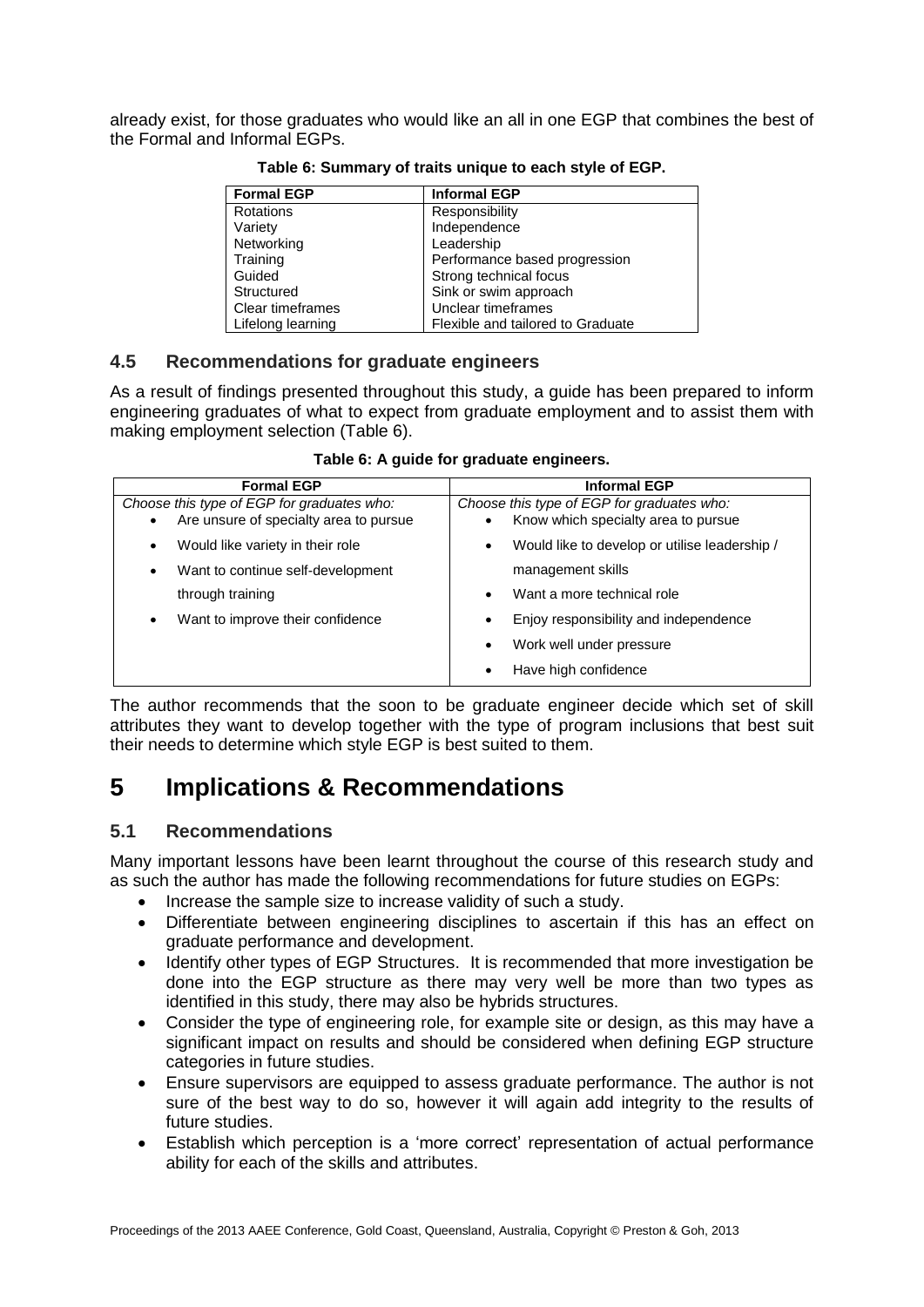- Increase length of observation period to give a better indication of time dependent development and ideally conduct the initial survey within the first few months of the graduate's employment to give better initial performance indications.
- Use a percentage rating scale for rating skills and attributes. The rating scale used to rank graduate skills and attributes made analysing results difficult, as they rated themselves to their "ideal" current performance instead of mastering of the skill or attribute. It is recommended that a percentage type scale be used where zero reflects a non-existent skill and 100% reflects a perfected skill. It is hoped that this will enable graduates and supervisors to indicate more accurate ratings that allow for future improvement and that this scale can be used in the follow up survey as well, rather than the Yes/No scale that was used in this study.
- Another important area that should be covered is graduate salary to identify how this relates to performance and attitude.

#### **5.2 Implications**

This study has suggested some shortfalls in tertiary education and the authors believe that considerations should be given to extending the BEng an extra one year to address this issue. It is hoped that the results presented in this study will give graduate engineers an insight into the differences between Formal and Informal types of EGPs. As such, they will be better prepared as to what to expect in their graduate role. Loyalty of graduates, particularly those on Formal EGPs, will most likely improve as a result of higher expectation and satisfaction ratings. Employers may find it beneficial to take the findings presented in this research study on board when developing or restructuring their EGP to improve graduate development.

### **6 Summary**

This study has found that the structure of EGP may affect the skills, attributes and career development of graduate engineers. It has shown that there are unique differences in graduate development between the two types of EGP structures; Formal and Informal. Formal EGPs appear to encourage continued graduate development through training and lifelong learning while guiding the graduate using a pre-defined structure. It exposes the graduate to a broader scope of engineering due to project or department rotations. Informal EGPs tend not to have an official structure and are normally dependant on graduate performance, development and competency as to how they progress. This style tends to give the graduate greater responsibility, independence and leadership opportunities while heavily focussing on the technical nature of engineering. The scope of the graduate role is narrower as it appears to specialise in one particular area or field of engineering.

Recommendations for graduates to assist choosing an EGP have been presented in this research study; however it is important to reiterate that the sample size used was small and only five EGPs were examined. Therefore caution is urged when making graduate employment decisions based solely on this research dissertation. In addition, there may well be intermediate style EGPs that exist yet were not included in the sample size or identified in this study. The author believes that these programs may incorporate a "best of both worlds" scenario; however it is left to future studies to explore this further.

In addition, results have indicated that perceptions do influence the ratings of graduate performance. As such it is possible that some previous studies on graduate performance may be misleading or biased due to the perceptions of the group of survey respondents selected. For example, some studies that identified skill attributes lacking by graduate engineers, from an employer"s perspective, concluded that the graduates themselves were lacking in these areas. However, the results of these studies may rather be the EGP is lacking development of these performance areas rather than the graduates themselves. In addition, the choice of employer perceptions may also introduce misleading results in that